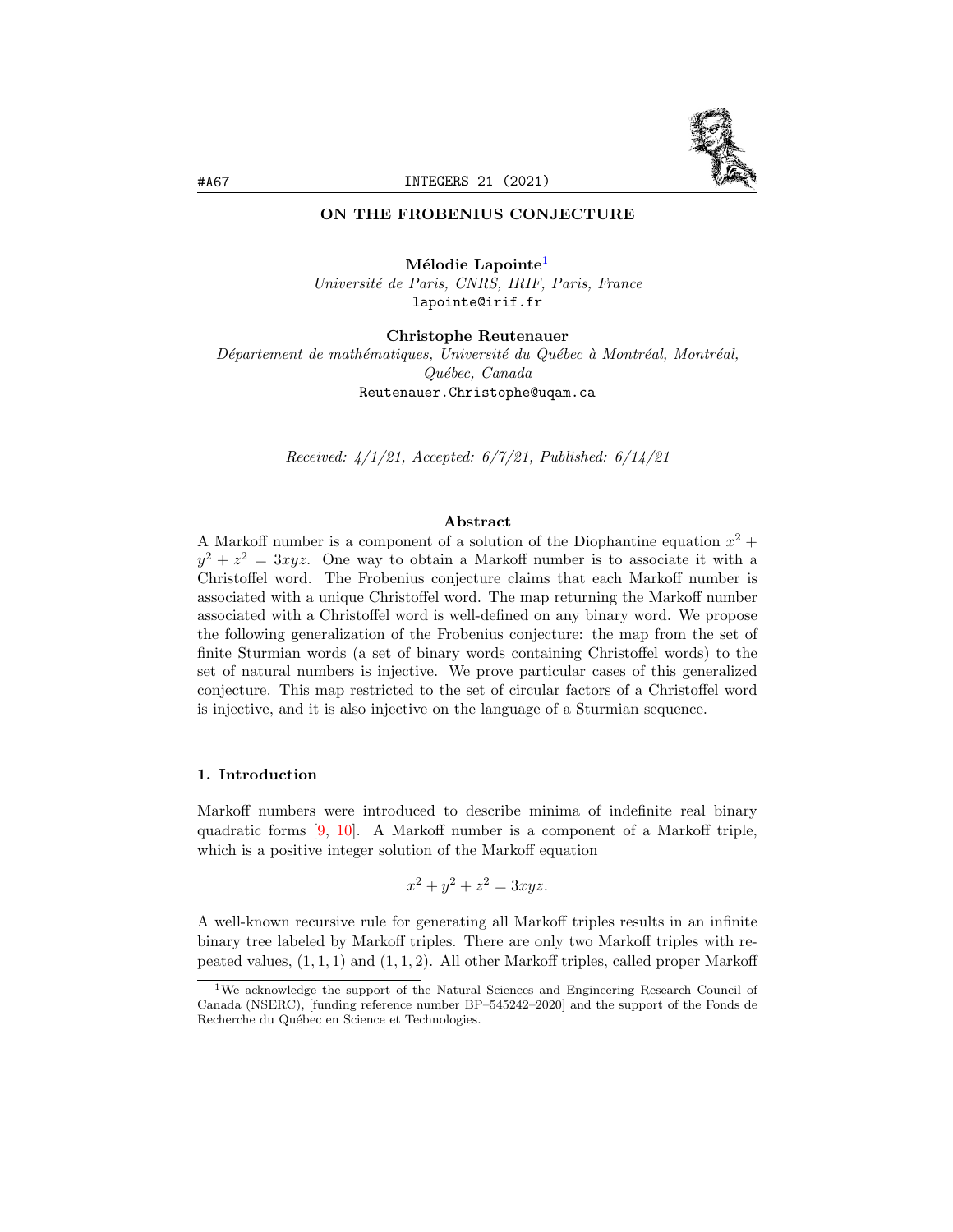triples, have a maximal value. The Frobenius conjecture, also called the Markoff injectivity conjecture, states that each Markoff number is the maximum value of a unique Markoff triple [\[6\]](#page-8-2).

Many other combinatorial objects are generated using an infinite binary tree, like Farey numbers, Christoffel words, and Cohn matrices. Each of them can be used to generate Markoff numbers. Moreover, the Frobenius conjecture has an equivalent formulation using those labelings. In this paper, we label Markoff numbers with Christoffel words. This labelling was introduced by Cohn [\[5\]](#page-8-3), by defining a certain matrix function from the set of binary words to the set of Markoff numbers. It was used by Bombieri [\[2\]](#page-8-4) and the second author [\[14\]](#page-8-5).

This function is the upper right corner entry of a representation of the free monoid by 2 by 2 matrices over Z. It is defined on all binary words, not only on Christoffel words. We propose to extend the Frobenius conjecture to a larger set of words. We will also prove some special cases of the generalized conjecture.

Recently, some progress has been made towards proving the Frobenius conjecture. Instead of labeling Markoff numbers with Christoffel words, we can label them with Farey numbers. Three conjectures on the growth of Markoff numbers on subsets of Farey numbers were presented in Aigner [\[1\]](#page-8-6). These conjectures have been proved in [\[12,](#page-8-7) [18\]](#page-8-8), but they are not sufficient to prove the Frobenius conjecture. Even in [\[18\]](#page-8-8), a generalization of Aigner's conjectures is also proposed, on the set of conjugates and powers of Christoffel words.

Our conjecture is on a larger set of words, the set of finite Sturmian words. The conjugates and powers of Christoffel words are Sturmian words but there exists Sturmian words which are not conjugates or powers of Christoffel words.

This paper is organized as follows. In section [2,](#page-1-0) we present the Frobenius conjecture and his relationship with Christoffel words. In section [3,](#page-3-0) we discuss a generalization of the Frobenius conjecture on the set of finite Sturmian words. On section [4,](#page-3-1) we prove the conjecture on two subsets of finite Sturmian words, namely the circular factors of a Christoffel word and the language of a Sturmian sequence.

#### <span id="page-1-0"></span>2. The Frobenius Conjecture Through Christoffel Words

Before recalling the Frobenius conjecture, let us introduce Christoffel words. A Christoffel word is a word on the free monoid  $\{a, b\}^*$  that discretizes from below a segment from [0, 0] to [l, m] in the plane, as shown in Figure [1;](#page-2-0) here l, m are two relatively prime nonnegative integers. More precisely, the path represented by the Christoffel word never crosses the segment, and the polygon formed by the segment and the path contains no integral interior point. Note: These are usually named lower Christoffel words.

The slope of a Christoffel word is the slope of the path discretized by the word.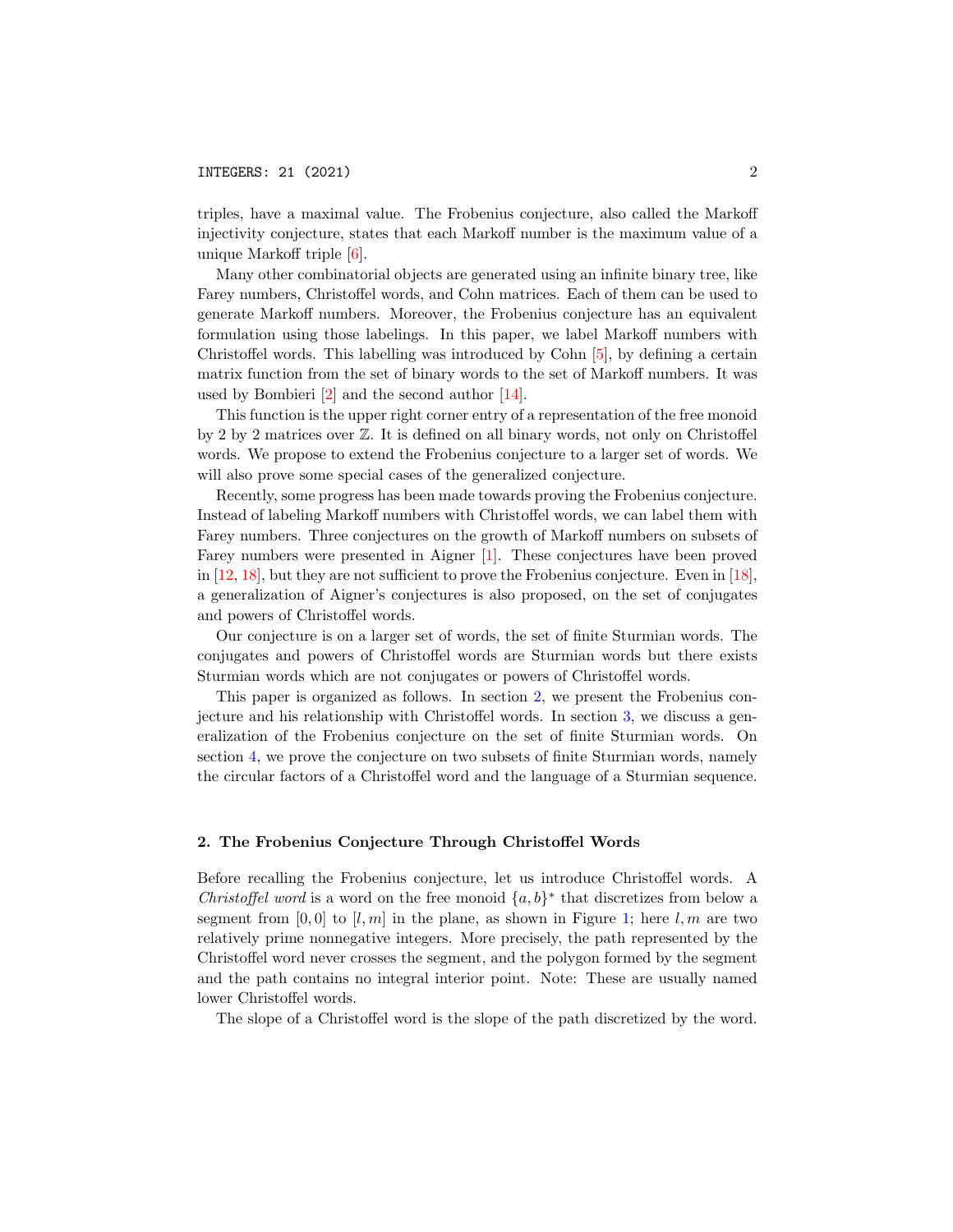

<span id="page-2-0"></span>Figure 1: The Christoffel word aabaabaabab of slope 4/7

The number of occurrences of the letter  $a$  (resp.  $b$ ) of the Christoffel word of slope  $m/l$  (reduced fraction) is l (resp. m). In particular, its length is  $m + l$ . The slope of a Christoffel word is therefore  $m/l = |w|_b/|w|_a$ . The Christoffel words a and b have slope 0 and  $\infty$  respectively. The other Christoffel words are called *proper*.

Denote by  $\widetilde{w}$  the *reversal* of the word  $w = a_1 \dots a_n$ , that is  $\widetilde{w} = a_n a_{n-1} \dots a_1$ . Recall that w is called a *palindrome*, if  $\tilde{w} = w$ .

A proper Christoffel word has the form  $amb$  where  $m$  is a palindrome. A word m over the alphabet  $\{a, b\}$ , is called *central* if amb is a Christoffel word. Recall that a central word is also a palindrome [\[16\]](#page-8-9).

A Markoff number is a component of some positive solution of the Markoff equation

$$
x^2 + y^2 + z^2 = 3xyz.
$$

Let  $\mu$  be the monoid homomorphism  $\{a, b\}^* \to SL_2(\mathbb{Z})$  defined by

$$
\mu(a) = \begin{pmatrix} 2 & 1 \\ 1 & 1 \end{pmatrix}, \quad \mu(b) = \begin{pmatrix} 5 & 2 \\ 2 & 1 \end{pmatrix}.
$$

It is known that each Markoff number is equal to  $\mu(w)_{1,2} = (1/3)Tr(\mu(w))$  for some Christoffel word w ([\[5,](#page-8-3) [2,](#page-8-4) [1,](#page-8-6) [13\]](#page-8-10); see also [\[16\]](#page-8-9) Chapter 3). We call  $\mu(w)_{1,2}$  the Markoff number associated with the Christoffel word w.

**Conjecture 1.** (Frobenius 1913) The mapping  $w \mapsto \mu(w)_{1,2}$  is injective on the set of Christoffel words.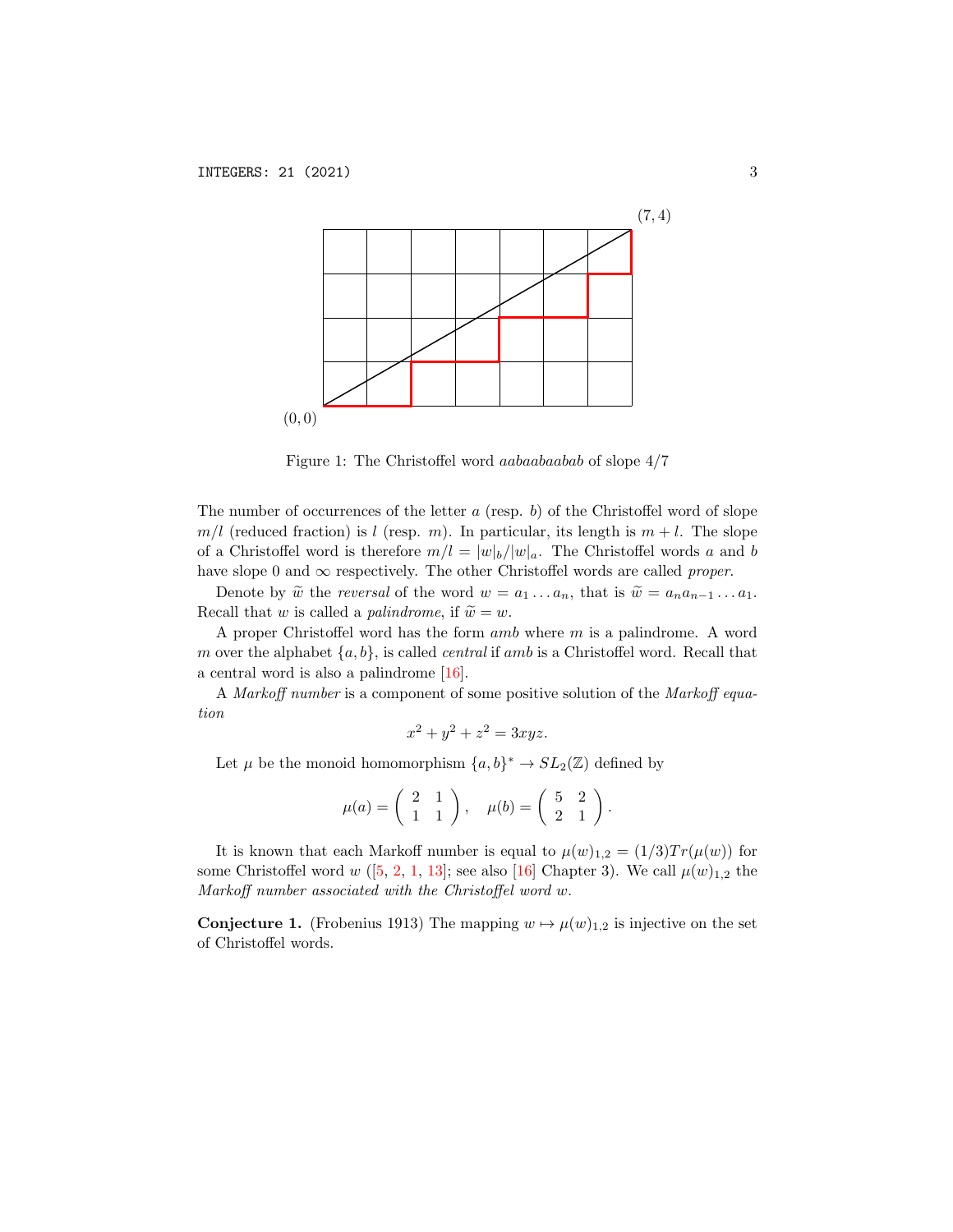#### <span id="page-3-0"></span>3. Extension of the Conjecture to Finite Sturmian Words

The mapping  $w \mapsto \mu(w)_{1,2}$  is clearly defined on each word  $w \in \{a, b\}^*$ . It is not injective, since  $\mu(aabbab)_{1,2} = 1130 = \mu(abaab)_{1,2}$ . The Frobenius conjecture asks for the injectivity of the restriction to the set of Christoffel words. It is therefore natural to search for larger sets for which the mapping is injective.

A conjugate of a word w is a word of the form vu for some factorization  $w = uv$ . A factor of a word w is a word y such that  $w = xyz$  for some words x, z; if x is the empty word, the factor y is called a *prefix* of w. A *circular factor* of a word w is a factor of length at most  $|w|$  of ww; equivalently, it is a prefix of a conjugate of w.

We need to mention *Sturmian sequences*. All we need to know is that the set of finite factors of all Sturmian sequences coincides with the set of circular factors of all Christoffel words. See [\[7\]](#page-8-11) Chapter 2, for details. Such a finite word will be called a finite Sturmian word.

We propose the following generalization of the Frobenius conjecture. It is stronger than the latter, since each Christoffel word is a finite Sturmian word.

<span id="page-3-3"></span>**Conjecture 2.** The mapping  $w \mapsto \mu(w)_{1,2}$  is injective on the set of finite Sturmian words.

Here is the list of the first values obtain by the mapping  $w \mapsto \mu(w)_{1,2}$  from the set of finite Sturmian words into N:

 $1, 2, 3, 5, 7, 8, 12, 13, 17, 19, 21, 29, 31, 34, 41, 44, 46, 50, 55, 70, 75, 81, 89, 99, \ldots$ 

where we have underlined the Markoff numbers. We have tested using a computer this conjecture for finite Sturmian words up to length 500. To enumerate all finite Sturmian words up to a given length, we used the left normal form of a finite Sturmian word introduced in [\[15\]](#page-8-12).

We shall prove particular cases of the Conjecture 2.

# <span id="page-3-1"></span>4. Circular Factors of a Christoffel Word

We order the free monoid as follows: first by length, then lexicographically. This order is called the military order.

<span id="page-3-2"></span>**Proposition 1.** Let w be a Christoffel word and H be the set of its circular factors. The mapping  $H \to \mathbb{N}, u \mapsto \mu(u)_{1,2}$  is strictly increasing for the military order; in particular it is injective on H.

See Figure [2](#page-4-0) for an illustration of this result: in the figure are written all the conjugates of the Christoffel word  $w = aaabaab$ , lexicographically ordered from top to bottom, and on the right side, for each prefix  $u$  of a conjugate of  $w$ , the number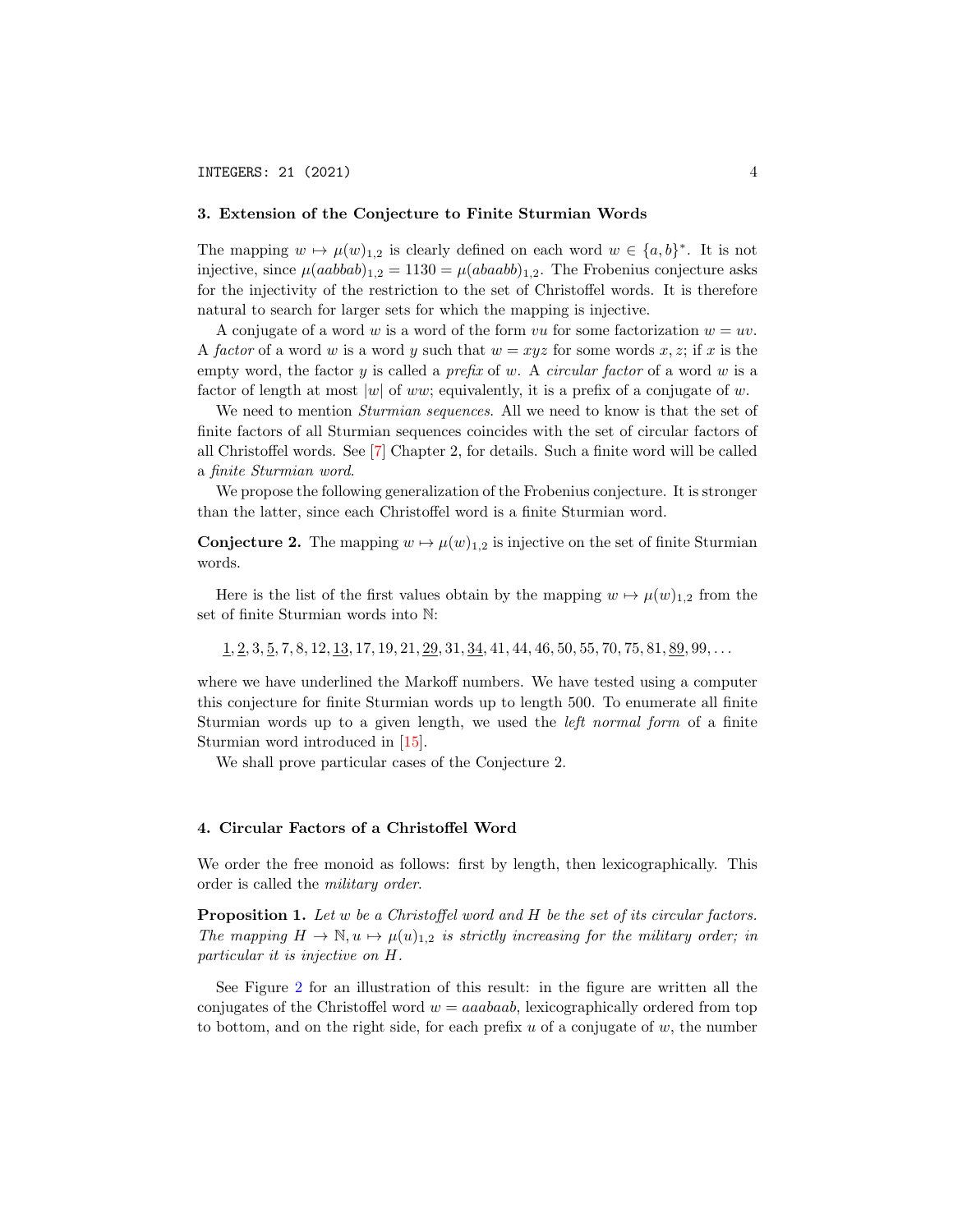|  |  | $a \ a \ a \ b \ a \ a \ b$                         |  |  |  |  | 1 3 8 34 115 311 1325  |
|--|--|-----------------------------------------------------|--|--|--|--|------------------------|
|  |  | $a \ a \ b \ a \ a \ a \ b$                         |  |  |  |  | 1 3 13 44 119 313 1327 |
|  |  | $a \quad a \quad b \quad a \quad a \quad b \quad a$ |  |  |  |  | 1 3 13 44 119 507 1715 |
|  |  | $a \quad b \quad a \quad a \quad a \quad b \quad a$ |  |  |  |  | 1 5 17 46 121 513 1735 |
|  |  | $a \quad b \quad a \quad a \quad b \quad a \quad a$ |  |  |  |  | 1 5 17 46 196 663 1793 |
|  |  | $b$ a a a b a a                                     |  |  |  |  | 2 7 19 50 212 717 1939 |
|  |  | $b$ a a b a a a                                     |  |  |  |  | 2 7 19 81 274 741 1949 |

<span id="page-4-0"></span>Figure 2: The circular factors and the conjugates of a Christoffel word, and their values under the function  $\mu(-)_{1,2}$ 

 $\mu(u)_{1,2}$  replaces the last letter of u; the matrix of numbers thus obtained grows along the columns, and from left to right, in accordance with the Proposition [1](#page-3-2) (since the circular factors of a word are the prefixes of its conjugates).

The array at the left of Figure [2](#page-4-0) is related to the Burrows-Wheeler transform. This array is defined for each  $w$  as follows: write the conjugates of  $w$  in lexicographical order from top to bottom. Then the Burrows-Wheeler transform of  $w$  is the word obtained by reading the last column from top to bottom (in the figure, it is  $b^2a^5$ ). It was proved by Mantaci, Restivo and Sciortino that  $w \in \{a, b\}^*$  is the conjugate of a Christoffel word if and only if it Burrows-Wheeler transform is of the form  $b^j a^i$  [\[8\]](#page-8-13). Note that the values of the function  $\mu(-)_{1,2}$  on the set of conjugates of a Christoffel word have several number-theoretical interpretations. In particular, they are the n smallest values of the Markoff quadratic form associated to  $w$ , with  $n = |w|$ , whereas the associated Markoff number (which is  $\mu(w)_{1,2}$ ) is the minimum of this quadratic form, see [\[17\]](#page-8-14).

For the proof of the proposition, we need some preparation.

<span id="page-4-1"></span>**Lemma 1.** Let w be a Christoffel word and  $w = w_1 < w_2 < \cdots < w_n$  be the conjugates of w in lexicographical order. If u is a prefix of  $w_i$  and v is a prefix of  $w_{i+1}$  such that  $|u| = |v|, u \neq v$  and  $i \in \{1, ..., n-1\}$ , then  $\mu(u)_{1,2} < \mu(v)_{1,2}$ .

*Proof.* It is known that if  $w_i$  and  $w_{i+1}$  are two successive conjugates of w, then for some words p and s, one has  $w_i = pabs, w_{i+1} = pbas$  (see [\[4\]](#page-8-15) for details). Moreover, sp is the palindrome which is the central word of w (see [\[16\]](#page-8-9), Theorem 15.2.4 and its proof). Since  $u \neq v$ , we have two cases:

- (i)  $u = pa, v = pb$ ;
- (ii)  $u = pabs_1, v = pbas_1$  with  $s = s_1s_2$ .

In case (i), we have

$$
\mu(u)_{1,2} = \mu(p)_{1,1} + \mu(p)_{1,2} < 2\mu(p)_{1,1} + \mu(p)_{1,2} = \mu(v)_{1,2},
$$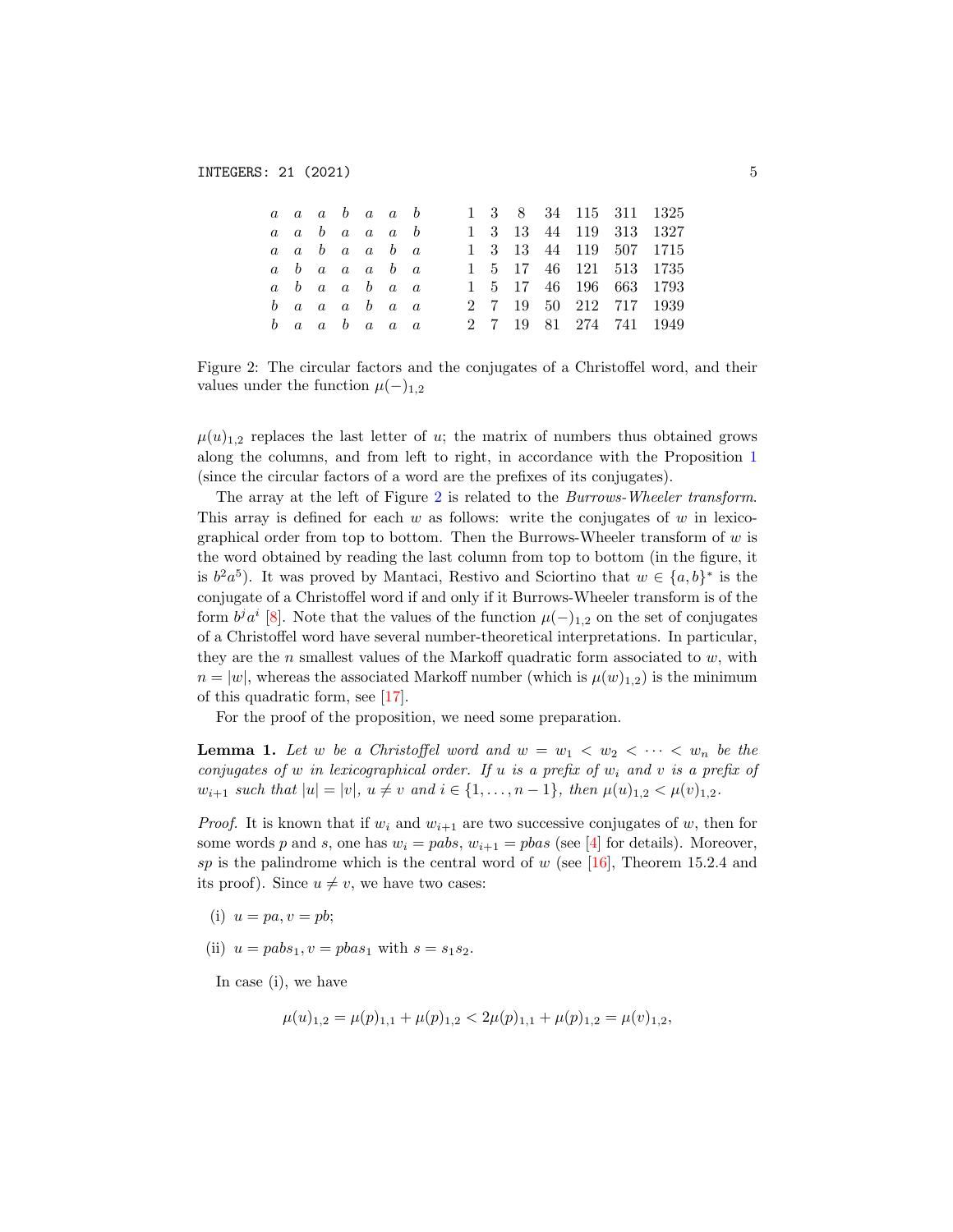since  $\mu(p)_{1,1} > 0$ .

In case (ii), we have to distinguish between the two cases:  $|p| \leq |s_1|$  or the opposite inequality.

Suppose that  $|p| \leq |s_1|$ ; since  $s_1 s_2 p$  is a palindrome, we have  $s_1 = \tilde{p}t$ . Thus  $u = pab\tilde{p}t$  and  $v = pba\tilde{p}t$ . We prove that the right corner entry of the square matrix  $\mu(v) - \mu(u)$  is a positive value. Note that  $\mu(\tilde{p})$  is the transpose of  $\mu(p)$  since  $\mu(a)$ and  $\mu(b)$  are symmetric matrices. Let

$$
\mu(p) = \begin{pmatrix} i & j \\ k & l \end{pmatrix} \quad \text{and} \quad \mu(t) = \begin{pmatrix} i' & j' \\ k' & l' \end{pmatrix}.
$$

Also, we have that

$$
\mu(ba) - \mu(ab) = \begin{pmatrix} 5 & 2 \\ 2 & 1 \end{pmatrix} \begin{pmatrix} 2 & 1 \\ 1 & 1 \end{pmatrix} - \begin{pmatrix} 2 & 1 \\ 1 & 1 \end{pmatrix} \begin{pmatrix} 5 & 2 \\ 2 & 1 \end{pmatrix}
$$

$$
= \begin{pmatrix} 12 & 7 \\ 5 & 3 \end{pmatrix} - \begin{pmatrix} 12 & 5 \\ 7 & 3 \end{pmatrix}
$$

$$
= \begin{pmatrix} 0 & 2 \\ -2 & 0 \end{pmatrix}.
$$

It follows that

$$
\mu(v) - \mu(u) = \mu(p)(\mu(ba) - \mu(ab))\mu(\tilde{p})\mu(t)
$$
  
\n
$$
= \begin{pmatrix} i & j \\ k & l \end{pmatrix} \begin{pmatrix} 0 & 2 \\ -2 & 0 \end{pmatrix} \mu(\tilde{p})\mu(t)
$$
  
\n
$$
= \begin{pmatrix} -2j & 2i \\ -2l & 2k \end{pmatrix} \begin{pmatrix} i & k \\ j & l \end{pmatrix} \mu(t)
$$
  
\n
$$
= \begin{pmatrix} 0 & -2jk + 2il \\ -2li + 2kj & 0 \end{pmatrix} \mu(t)
$$
  
\n
$$
= \begin{pmatrix} 0 & 2 \\ -2 & 0 \end{pmatrix} \begin{pmatrix} i' & j' \\ k' & l' \end{pmatrix}
$$
  
\n
$$
= \begin{pmatrix} 2k' & 2l' \\ -2i' & -2j' \end{pmatrix},
$$

since  $il - jk = \det(p) = 1$ . Moreover  $l' > 0$ , thus we have  $\mu(u)_{1,2} < \mu(v)_{1,2}$ .

Suppose now that  $|p| > |s_1|$ ; since  $s_1 s_2 p$  is a palindrome, we have  $p = t \tilde{s_1}$ . Thus  $u = t\tilde{s_1}abs_1$  and  $v = t\tilde{s_1}bas_1$ . We prove that the right corner entry of the square matrix  $\mu(v) - \mu(u)$  is a positive value. Let  $\mu(t)$  as above and

$$
\mu(s_1) = \left(\begin{array}{cc} i & j \\ k & l \end{array}\right).
$$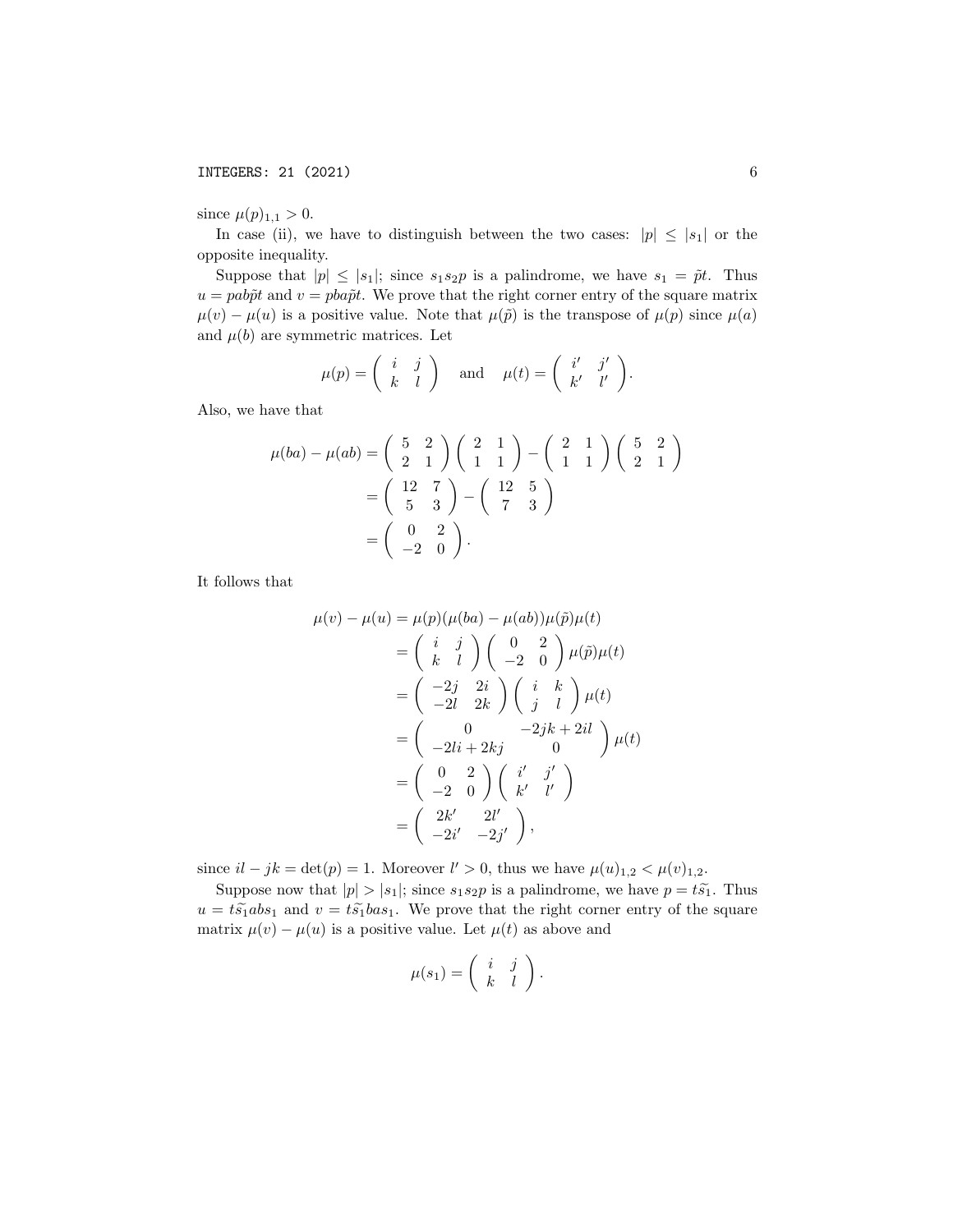We have

$$
\mu(v) - \mu(u) = \mu(t)\mu(\tilde{s}_1)(\mu(ba) - \mu(ab))\mu(s_1)
$$

$$
= \begin{pmatrix} -2j' & 2i' \\ -2l' & 2k' \end{pmatrix},
$$

by a similar computation as above. Therefore,  $\mu(u)_{1,2} < \mu(v)_{1,2}$ , since  $i' > 0$ .  $\Box$ 

To prove that the values increase from left to right, we need to know that some linear combinations of values in the matrices are positive.

<span id="page-6-0"></span>**Lemma 2.** Let  $\mu(w) = \begin{pmatrix} p & q \\ r & s \end{pmatrix}$  be in the monoid  $\mu(A^*)$ . Then  $p-q+r > 0$  and  $2p - 3q + r - s > 0.$ 

*Proof.* Since the matrices  $\mu(a)$  and  $\mu(b)$  are positive, so are the coefficients of the matrices in  $\mu(A^*)$ , except for the identity matrix, for which nevertheless  $p = s =$  $1 > 0$  and  $q = r = 0$ . We prove the two inequalities by induction on the length of  $w$ . If  $w$  is the empty word, then the inequalities are clear.

Let  $w' = wa$  and  $\mu(w') = \begin{pmatrix} p' & q' \\ q' & q' \end{pmatrix}$  $r'$  s'  $\Big).$  Then  $\mu(w')=\left( \begin{array}{cc} p & q \ r & s \end{array} \right)\left( \begin{array}{cc} 2 & 1 \ 1 & 1 \end{array} \right)=\left( \begin{array}{cc} 2p+q & p+q \ 2r+s & r+s \end{array} \right)$  $2r + s$   $r + s$ 

Thus  $p' - q' + r' = 2p + q - p - q + 2r + s = p + 2r + s > 0$  and

$$
2p' - 3q' + r' - s' = 4p + 2q - 3p - 3q + 2r + s - r - s = p - q + r > 0
$$

 $\big).$ 

by induction.

Let  $w' = wb$  and  $\mu(w')$  as above. Then

$$
\mu(w') = \begin{pmatrix} p & q \\ r & s \end{pmatrix} \begin{pmatrix} 5 & 2 \\ 2 & 1 \end{pmatrix} = \begin{pmatrix} 5p + 2q & 2p + q \\ 5r + 2s & 2r + s \end{pmatrix}.
$$

Thus  $p'-q'+r'=5p+2q-2p-q+5r+2s=3p+q+5r+2s>0$  and

$$
2p' - 3q' + r' - s' = 10p + 4q - 6p - 3q + 5r + 2s - 2r - s = 4p + q + 3r + s > 0.
$$

Hence, we have proved that  $p - q + r > 0$  and  $2p - 3q + r - s > 0$ .

<span id="page-6-1"></span>**Lemma 3.** Let w be a Christoffel word and  $w_n$  be its largest conjugate. If u is a prefix of length k of  $w_n$  and v is a prefix of length  $k+1$  of w, then  $\mu(u)_{1,2} < \mu(v)_{1,2}$ .

*Proof.* By Pirillo theorem [\[11\]](#page-8-16), we have that  $w = w_1 = ahb$ ,  $w_n = bha$ , where h is the central word of w. We may assume that  $k \geq 1$ . Thus, we have  $u = bz$  and  $v = azx$ for some prefix z of h and some letter x. We show that  $\mu(bz)_{1,2} < \mu(azx)_{1,2}$ ,

 $\Box$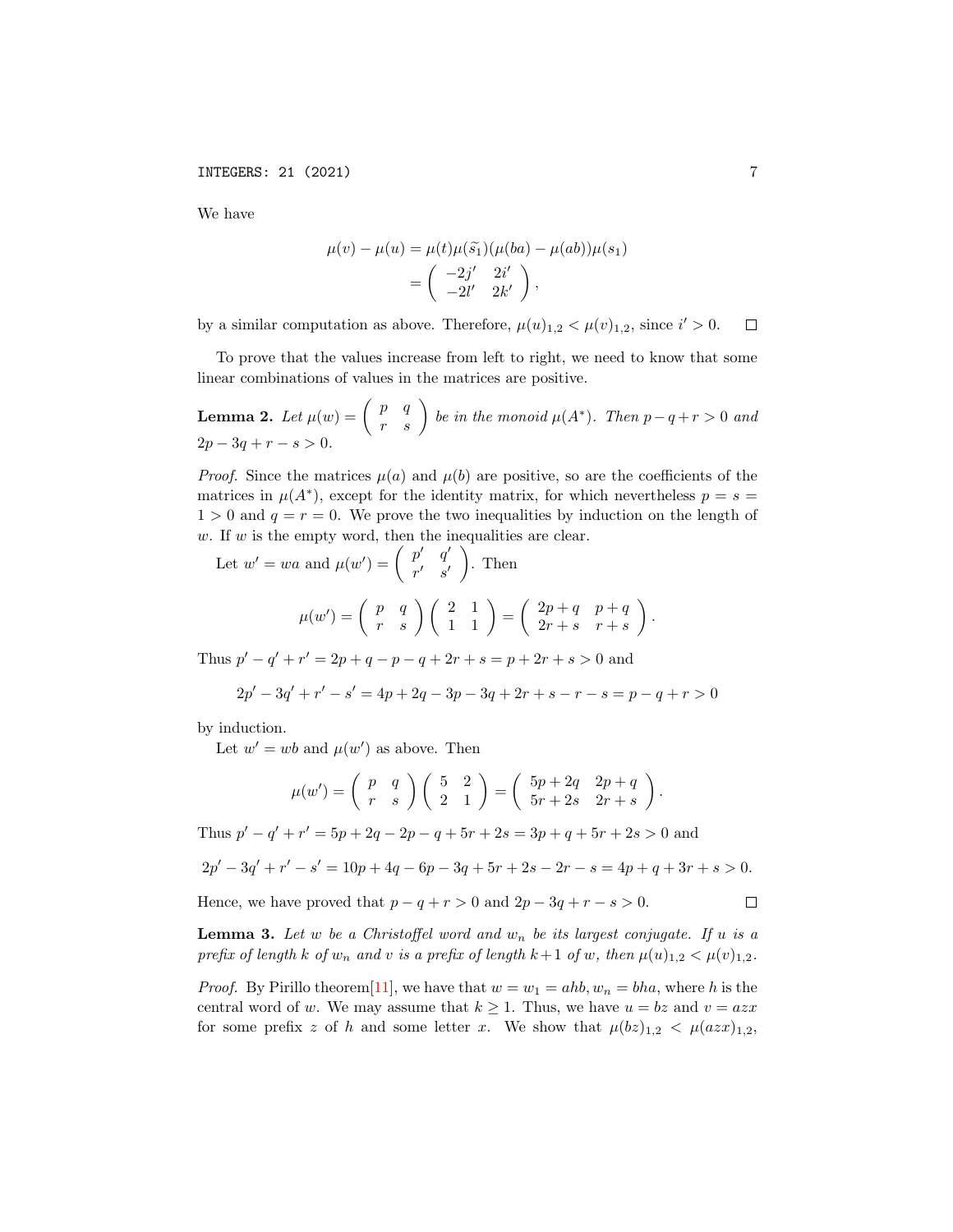and actually  $\mu(bz)_{1,2} < \mu(aza)_{1,2}$  will be enough, since the matrix  $\mu(a) \leq \mu(b)$ coefficientwise. One has

$$
\mu(bz) = \begin{pmatrix} 5 & 2 \\ 2 & 1 \end{pmatrix} \begin{pmatrix} p & q \\ r & s \end{pmatrix} = \begin{pmatrix} * & 5q + 2s \\ * & * \end{pmatrix}
$$

and

$$
\mu(aza) = \begin{pmatrix} 2 & 1 \\ 1 & 1 \end{pmatrix} \begin{pmatrix} p & q \\ r & s \end{pmatrix} \begin{pmatrix} 2 & 1 \\ 1 & 1 \end{pmatrix}
$$

$$
= \begin{pmatrix} * & 2p + r + 2q + s \\ * & * \end{pmatrix}.
$$

Thus  $\mu (aza)_{1,2} - \mu (bz)_{1,2} = 2p + r + 2q + s - 5q - 2s = 2p - 3q + r - s > 0$  by Lemma [2.](#page-6-0)  $\Box$ 

Proof of Proposition [1.](#page-3-2) Consider the sequence of words obtained as follows: let  $w_1 < w_2 < \ldots < w_n$  be the conjugates of w lexicographically ordered; then take the empty word, the prefixes of length one of  $w_1, \ldots, w_n$ , followed by the prefixes of length 2, and so on, until the prefixes of length  $n$ , which are the  $w_i$  themselves. Then clearly this sequence of  $n^2$  words is the set of circular factors of w militarily ordered, with possible repetitions (see Figure [2\)](#page-4-0).

Therefore, it is enough to prove the two following properties:

- 1. If  $u, v$  are prefixes of the same length of two conjugates  $x, y$  of w, which are successive in the lexicographical order, and if  $u \neq v$ , then  $\mu(u)_{1,2} < \mu(v)_{1,2}$ .
- 2. If u is a prefix of length k of  $w_n$  and v the prefix of length  $k+1$  of  $w_1$ , then  $\mu(u)_{1,2} < \mu(v)_{1,2}.$

These two properties follow from Lemma [1](#page-4-1) and Lemma [3.](#page-6-1) Hence, the map  $u \mapsto$  $\mu(u)_{1,2}$  is injective on the set of circular factors of a Christoffel word.  $\Box$ 

This implies another particular case of the Conjecture [2.](#page-3-3)

**Corollary 1.** Let  $F$  be the set of finite factors of a given Sturmian sequence  $s$ , that is, the language of the sequence s. Then the mapping  $u \mapsto \mu(u)_{1,2}$  is strictly increasing for the military order; in particular, it is injective on F.

*Proof.* Let  $u, v \in F$  be such that  $u < v$  for the military order. By Proposition 2.1.18 in [\[7\]](#page-8-11), we may assume that s is equal to a mechanical word of the form  $s_{\alpha,0}$ for some irrational  $\alpha \in (0,1)$  (see terminology and notations in [\[7\]](#page-8-11) pp. 53-54). In other words, s is an infinite Christoffel word in the sense of  $[3]$ ; thus, s has infinitely many prefixes which are Christoffel words ([\[3\]](#page-8-17) Definitions p. 33). This implies that  $u, v$  are factors of some Christoffel word w. In view of Proposition [1,](#page-3-2) we deduce that  $\mu(u)_{1,2} < \mu(v)_{1,2}$ .  $\Box$